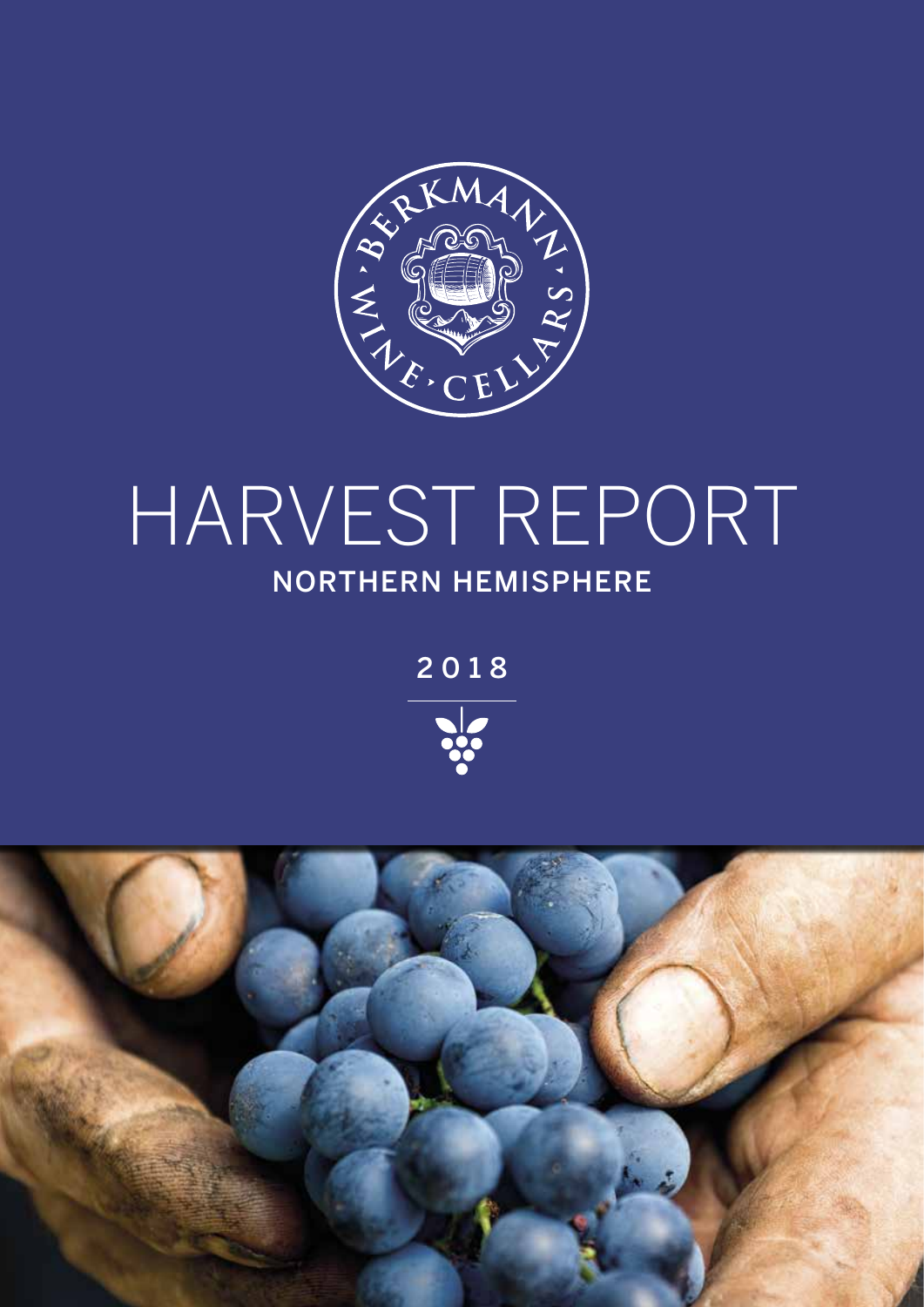



Following the disastrous 2017 harvest, 2018 saw a return to form for many of France's major wine-producing regions, and overall volumes were up twenty-five percent on the previous vintage. Some regions experienced rainy, humid weather in the spring and in June, giving rise to the risk of mildew, but the weather remained warm and dry throughout the key months of July, August and September, allowing grapes to ripen fully and for harvest to take place in ideal conditions. In general terms, the more northerly regions fared particularly well, but as a whole 2018 can be described in positive terms. The recent trend of consistently earlier harvests continued in 2018, indicating that climate change is starting to have a real effect.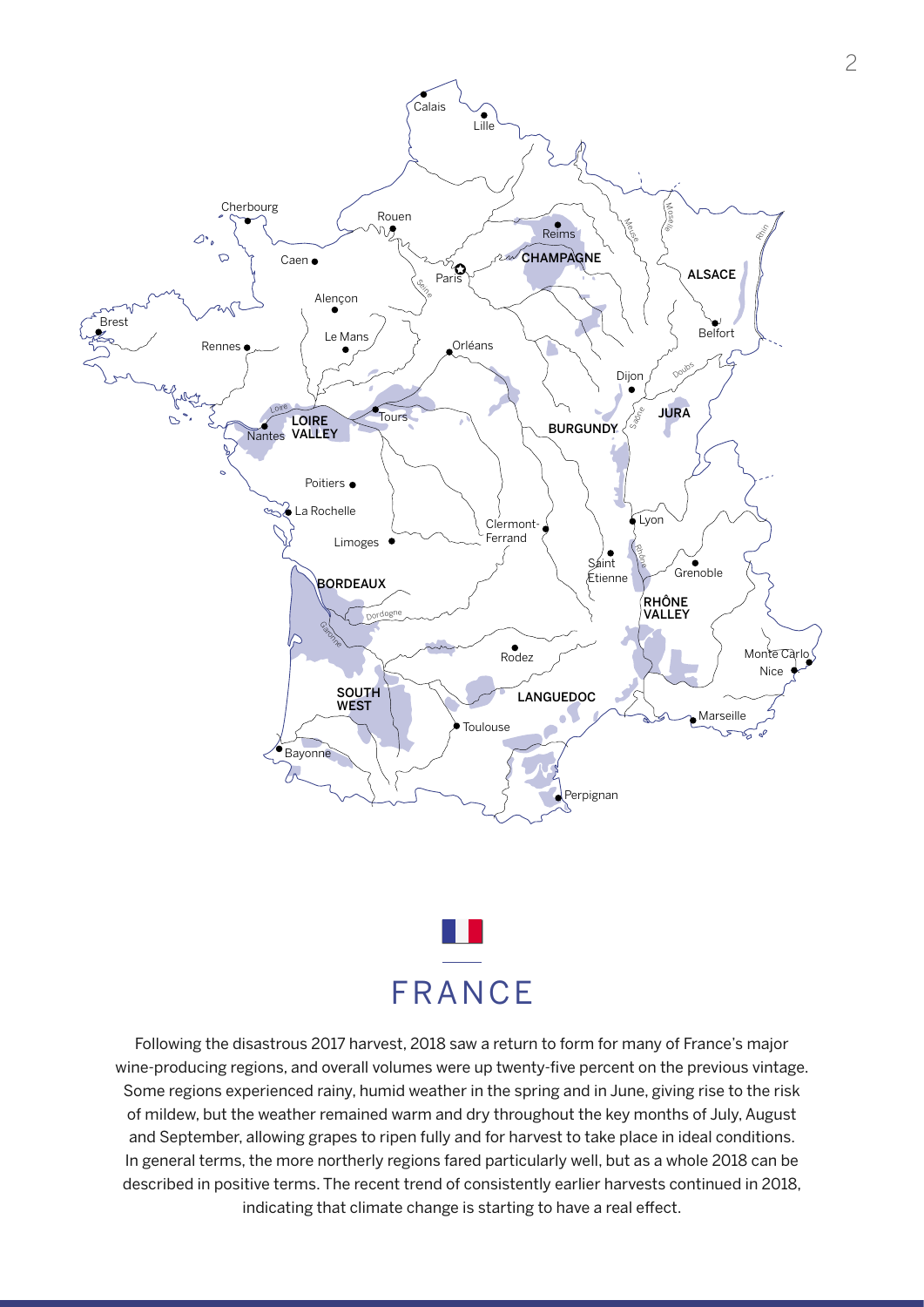#### **ALSACE**

2018 saw one of the earliest harvests on record for this northern region, which expects to produce a good volume of high-quality wines, showing both balance and concentration. From mid-June onwards, the weather stayed warm and dry, yielding an aboveaverage sized crop of ripe and healthy grapes.

#### BORDEAUX

Following the 2017 vintage where, frost caused massive losses in the vineyards, 2018 saw a return to volumes in line with the ten year average. Winter and spring were wet, which gave a considerable risk of mildew, whilst hail storms between May and July affected some 10,000 hectares of vineyards.

However, the weather from July onwards remained warm and dry. This meant that those vineyards which were able to manage the early season's risks were able to harvest a healthy crop of grapes in ideal conditions.

#### **BURGUNDY**

Early signs from Burgundy suggest that 2018 could be amongst the region's largest ever harvests for white wines. A rainy start to the year helped to top up groundwater and delay budbreak until after the risk of late frosts was gone. This was followed by a warm spring, which prompted rapid growth of the vines, and the warm weather continued through the summer, helping to avoid the risk of disease and allowing the grapes to ripen fully. Harvest began on the 20th of August and finished around one month later - one of the earliest since 2003.

## ONE OF THE CONNECT **HARVESTS SINCE**

After a string of difficult vintages, 2018 has seen a spectacular return to form in Chablis, with both quality and quantity looking good. The region avoided the frost and hail that caused such difficulties in recent years and the hot and dry weather ensured that a good volume of ripe and healthy grapes were harvested. Similarly, favourable conditions in 2018 also ensured an extremely good crop in the Mâconnais and Côte Chalonnaise.

The Côte d'Or was spared the worst of 2017's difficulties and 2018 seems to have followed a similar story, with a second vintage on the trot being spared any cataclysmic weather events. Volumes were extremely healthy, although the hot, dry summer means that producers will have to work hard to make wines with balance and elegance.

#### **BEAUJOLAIS**

In Beaujolais, 2018 is being heralded as a stellar vintage, with a mixture of warm weather, sunshine, and just enough rain to keep the vines active combining to produce a near-perfect vintage. The clement conditions have produced a good quantity of healthy, ripe Gamay grapes, which thanks to September's fine weather were able to be harvested at leisure. At **Georges Duboeuf**, the harvest began on the 28th of August, a similarly early start as in 2017, although with a much rosier outlook: "We're looking at an exquisite vintage, both in terms of quantity and quality, from the South to the North of Beaujolais."

#### **CHAMPAGNE**

Record-breaking rainfall between November 2017 and January 2018, flowering in early June, and consistently good weather in July have meant that 2018 is only the fifth vintage in the last fifteen years to begin in August. Across the whole region, the maximum permitted yield was achieved, even allowing the houses to top up their reserve wines following the disappointing volumes achieved in 2017. It is not just the size of the harvest, but also the quality that is causing rapture in the region, with the grapes achieving good sugar levels and aromatic complexity.

At **Champagne Drappier**, Michel Drappier commented that "All the grapes varieties (we use all 7 permitted in Champagne) gave great results: that's incredibly rare! Pinots, in particular, were excellent, but so were Arbane and Petit Meslier."

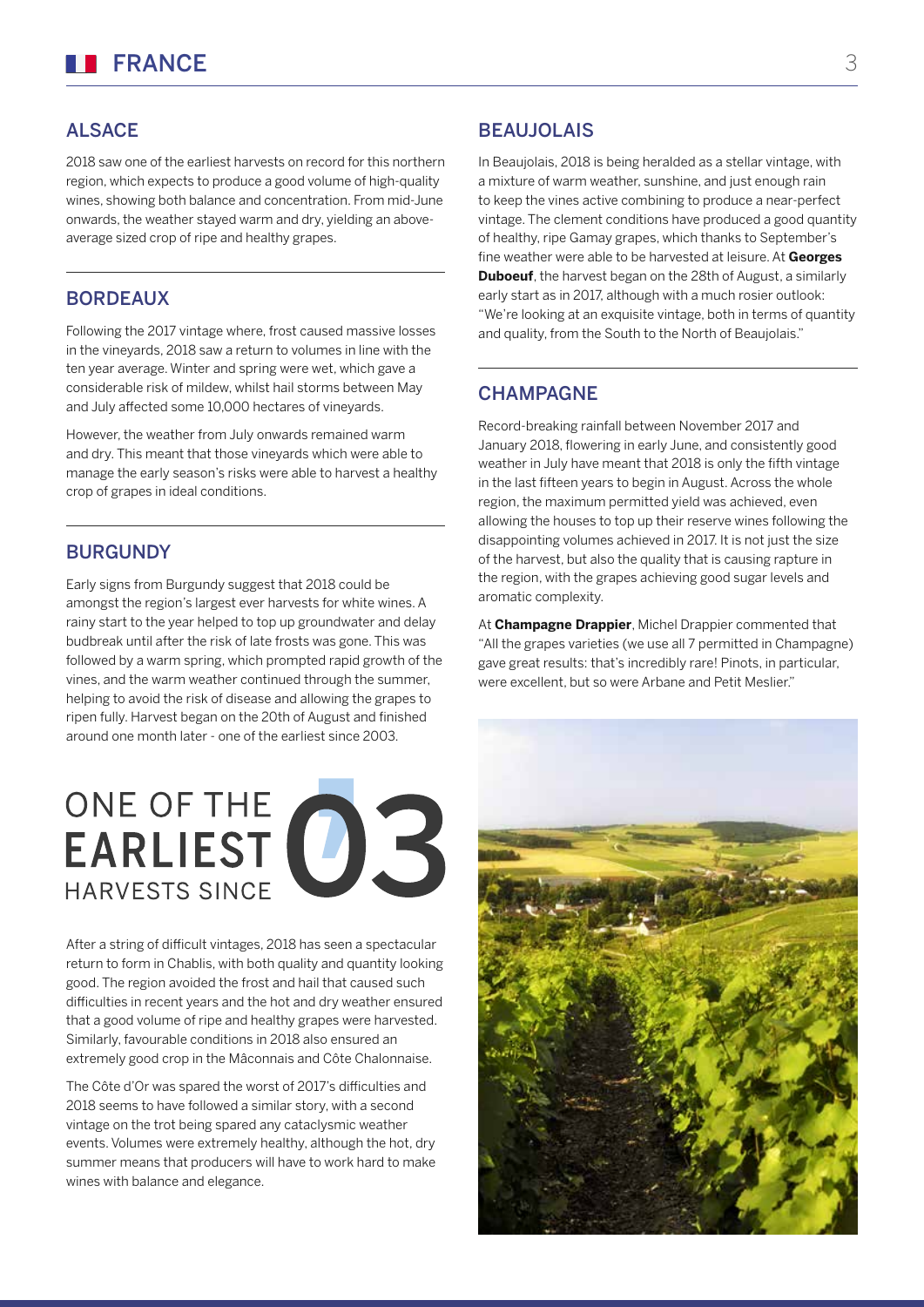

#### LOIRE

In the Loire there is talk of the "vintage of the century", with near perfect conditions at key times across the whole region. Although spring saw some rain and humidity, bringing a very real risk of mildew which required careful work in the vineyard to control, the extra water helped to set up the vines for the hot, dry weather that followed.

### **VINTAGE OF CENTURY**

In Muscadet, rain during flowering gave some difficulties, but the hot, sunny weather that followed compensated for this and the wines are expected to be rich and fruity.

Similar conditions in Touraine saw an earlier than usual harvest, with Sauvignon expected to show richness, with more tropical characters than normal. The key region of Sancerre is predicting both good quality and good volumes, much needed after a string of poor vintages, with wines expected to show both richness and minerality.

#### LANGUEDOC

Flash floods late in the season and the ensuing chaos and loss of life brought this region into the global news, but luckily it seems that this had little effect on the harvest. Winter rainfall and a cool wet spring provided plenty of groundwater. Summer began late and brought a mix of hot weather and rainstorms, encouraging mildew. **Foncalieu** report that luckily the weather became more clement as the seasons progressed and September brought an Indian summer, with warm days and cool nights, allowing the harvest to take place at a measured pace and ensuring that the grapes were picked at perfect ripeness.

#### **PROVENCE**

An unusually wet spring in Provence had an adverse effect on yields, meaning another smaller than average harvest, although still larger than the drought-affected 2017. Mildew was a common problem in the region, demanding plenty of careful work and rigorous selection in the vineyards. This, coupled with growing demand for the pale rosé wines of the region, will undoubtedly cause upward pressure on pricing.



#### RHÔNE VALLEY

#### SOUTH

In the south, spring brought heavy rainfall and with that downy mildew, but those growers that acted promptly to treat the vines will not have suffered unduly and the onset of a dry summer largely controlled the problem. The good weather during the harvest period meant that producers were at liberty to harvest at optimal ripeness. Red varieties, especially Syrah, fared better than whites overall.

#### NORTH

Unusually, harvesting began earlier in the North than the South in 2018, with picking commencing in the last week of August for white varieties and the following week for reds, around one week ahead of the average. The dry weather saw Côte-Rôtie and Condrieu suffering low yields and some uneven ripening, but Crozes-Hermitage and Saint Joseph are expected to perform well, both for white varieties and Syrah. Overall the quality outlook is good and the size of the harvest will exceed 2017's output.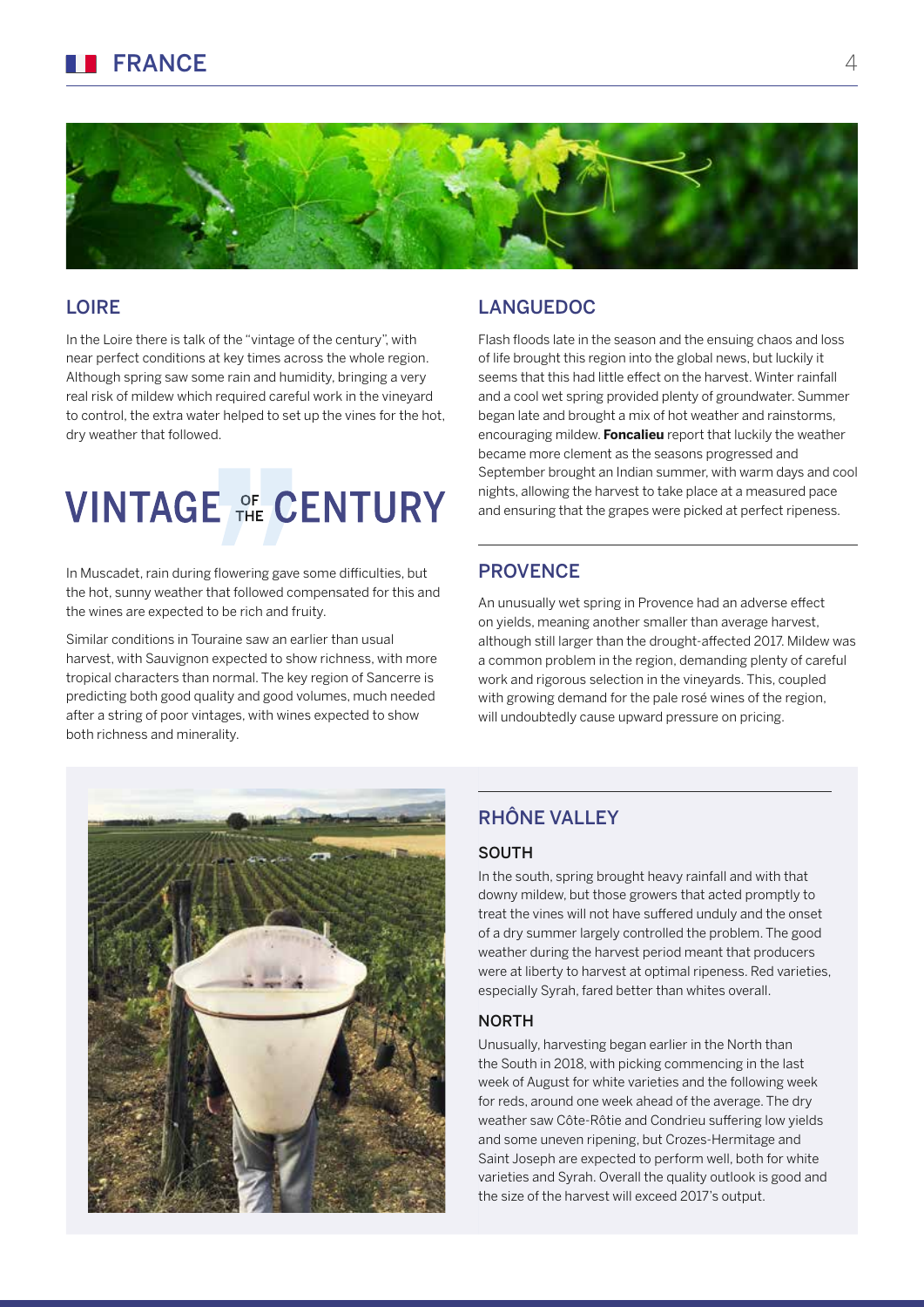

Following the doom and gloom of 2017, 2018 has seen Italy rebound, with large, healthy crops in all of the major wine-producing regions. The total harvest came in 24% higher than 2017's annus horribilis, back in line with an average year. In general, picking commenced around one week later than the exceptionally early harvest of 2017.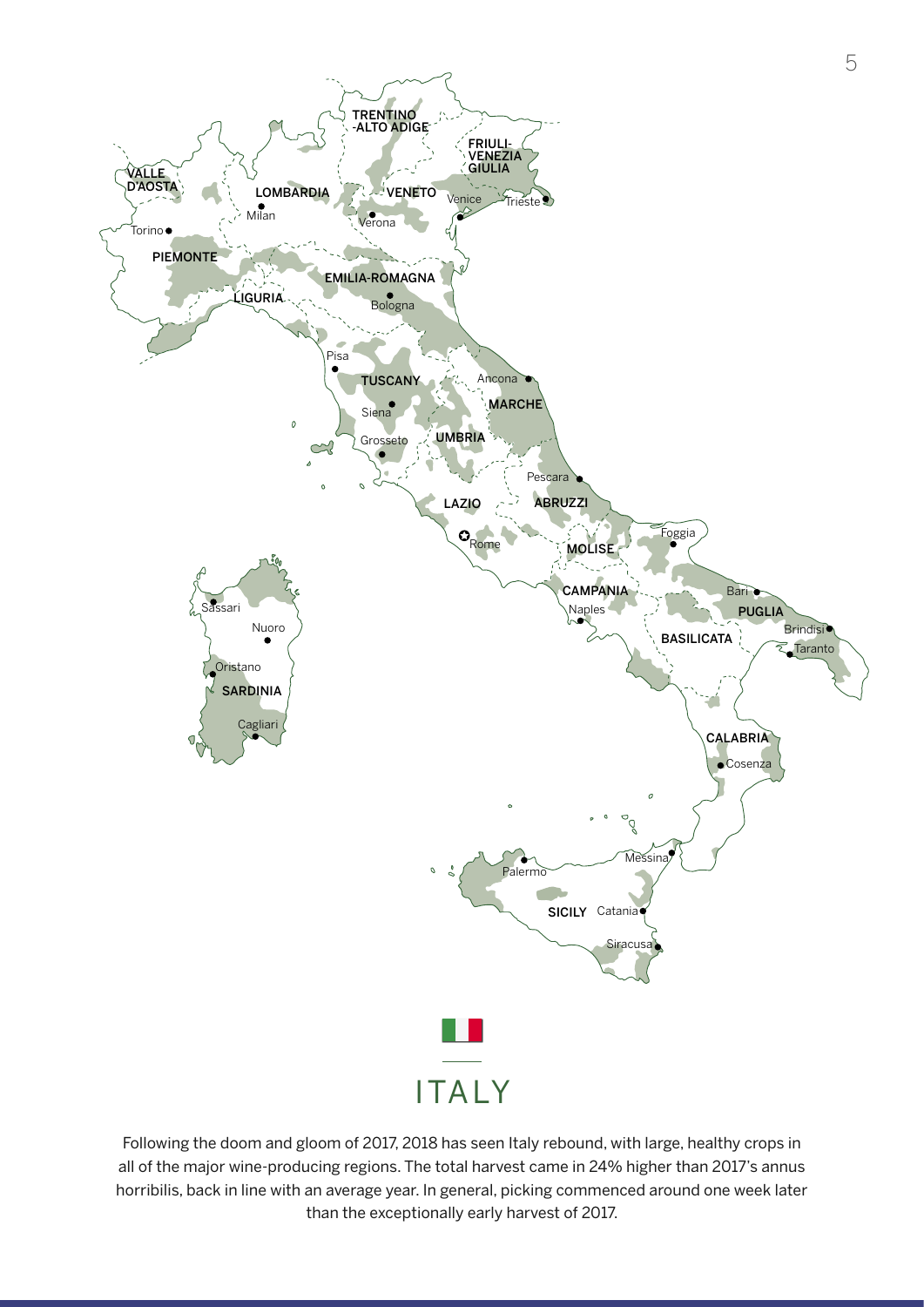#### TRENTINO-ALTO ADIGE

2018 saw a 23% volume increase over 2017's harvest. Heavy rains at the end of August threatened to jeopardise the harvest, but a return to more clement weather ensured that healthy grapes could be brought in. At **Mezzacorona** in Trentino, reports of 2018 are extremely positive. Volumes were up by 10% against the average and even more against the previous two vintages. Budding took place two weeks later than usual, which helped to avoid the risk of spring frosts and this, coupled with balanced rainfall and continued warm, sunny weather meant that ideal conditions were in place for a successful harvest. Picking began in mid-August with Chardonnay for the Rotari wines and early indications of quality are good, with fresh and aromatic whites and elegant and well-balanced reds expected.



#### **VENETO**

Following near perfect conditions during the 2018 growing season, Prosecco producers are hailing this harvest as one of the best ever, certainly in terms of size, with **Canevel** reporting a ten percent increase in volume over 2017. A warm summer followed by a cooler period with some rain in the weeks preceding harvest have allowed the grapes to develop good concentration and acidity levels.

At **Masi**, volumes have returned to average levels following 2017's short harvest, increasing by ten percent over the previous year. Spring was hot and sunny, interspersed with spells of abundant rainfall, encouraging good growth. In total, rainfall was not above the seasonal average and sparse bunches, due to poor flower set, meant that air flowed freely around the grapes, helping to avoid the risk of mildew. Quality is expected to be particularly high for Amarone from the Valpolicella region as cool, dry weather in September and October provided the perfect conditions for the grape drying process, whilst Soave also saw an average-size crop of healthy grapes harvested.

#### FRIULI-VENEZIA-GIULIA

Friuli saw a good harvest, with volumes considerably up on 2017. Record temperatures in early August accelerated the harvest and provided perfect conditions for picking ripe and healthy grapes. Masi began harvesting Pinot Grigio and Verduzzo on the 16th of August and concluded picking Merlot and Refosco in the final week of September, reporting a 15% increase in size over 2017.

#### PIEDMONT

Piedmont had an extremely successful 2018, with volumes up by 35% against the previous year. The harvest was a success across the region, with Barbera and Nebbiolo all looking good as well as the increasingly important Cortese.

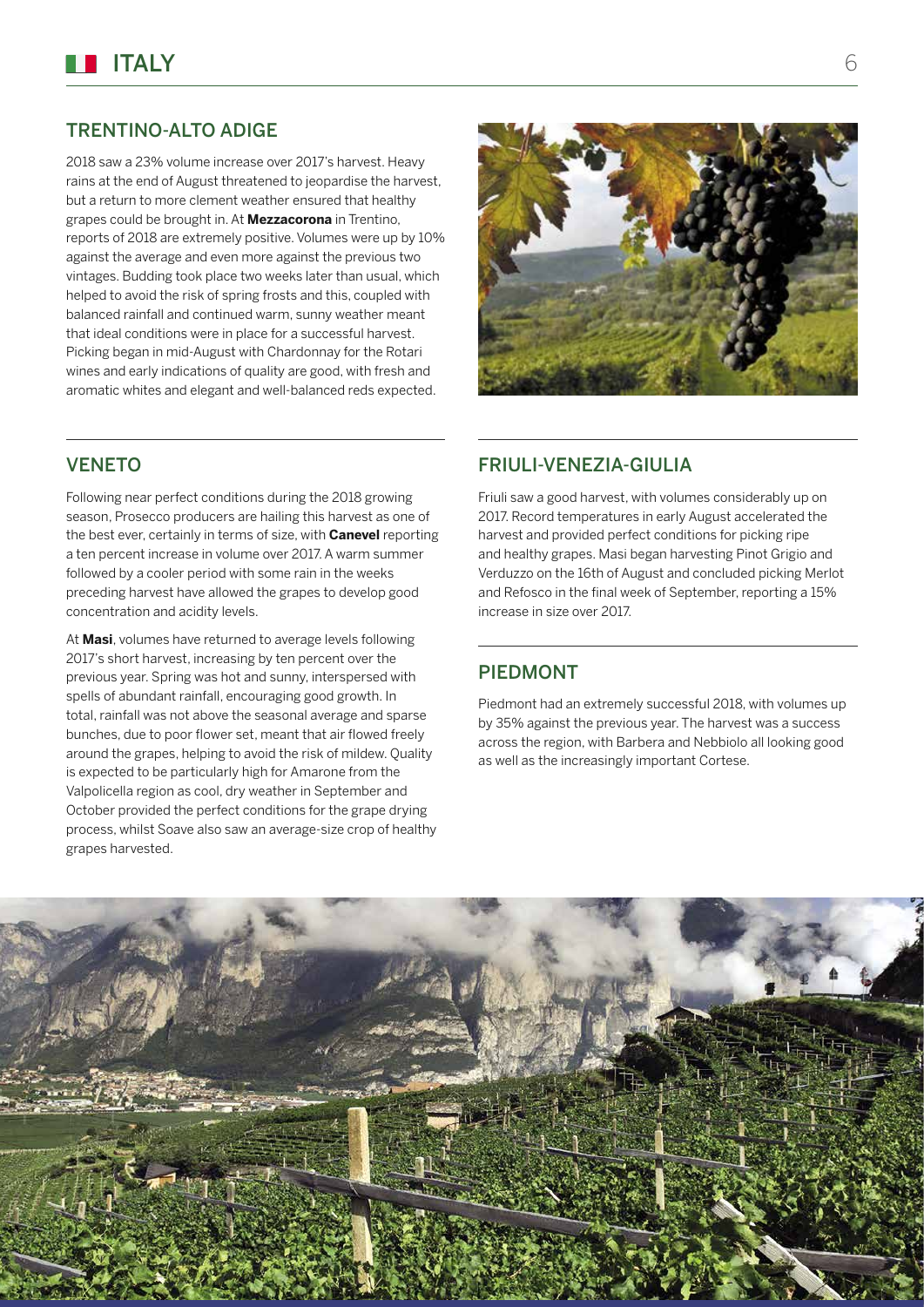

#### TUSCANY/UMBRIA

Chianti Classico was able to report an extremely successful vintage, with a regular growing season and no extreme weather events leading to a good harvest of healthy grapes which are ripe yet fresh. **Antinori** report that the season went by without excessive heat and with enough rain to encourage plant growth. The size of the harvest was more normal following the shortages of 2017 and the wines themselves are elegant, with silky tannins, rather than big and powerful as they were in 2017. Bolgheri saw some humid conditions which presented the risk of mildew, which as ever needed careful work in the vineyard.

Frequent spring and summer rainstorms in Montalcino were similarly problematic, with a greater proportion of the harvest lost to disease. Umbria saw a volume increase of 40% over the previous vintage. Abundant rain through to the end of August threatened the health of the grapes, however a warm, dry September allowed harvest to take place in optimal conditions. Quality is expected to be good for both red and white varieties, albeit with moderate levels of alcohol and a lighter, more elegant profile than the previous vintage.

#### MARCHE/ABRUZZI

In Matelica, **Bisci** reported a slight increase in production. A cold winter was followed by an average spring. Summer was relatively warm, but the extreme heat of 2017 was not felt and there was increased rainfall over the previous year, which helped to avoid stress on the vines. The result was a good crop of ripe and healthy grapes. To the south, in Montepulciano country, **La Valentina** experienced a steady winter, with

enough rain to replenish the reservoirs after 2017's drought. Spring and early summer saw continued rainfall, which required careful vineyard management to keep the grapes healthy. More normal conditions returned for the remainder of the season, leading to a harvest of both good quality and quantity of both white and red grapes.

#### SICILY/SARDINIA

In Sardinia, **Pala** had to be at their most vigilant to ensure that their usual high standards were maintained. Aboveaverage rainfall and hot weather in August and September meant that mildew was a threat and as such, proactive vineyard management was necessary. Nonetheless, the volume harvested came in below the average, but overall quality looks good, with the wines showing fresh fruit characters and restrained alcohol levels.

Sicily had what can be at best described as an atypical vintage, with cool and wet weather experienced throughout the growing season. The picking window in Sicily can regularly span a ninety-day period and this vintage proved to be no exception, especially at **Tasca** who have five estates in different regions of the island. At the Regaleali estate, harvest was slightly delayed by August rains, but picking began in the middle of the month and finished in mid-October, with a good crop of healthy and high-quality grapes expected. At the Tascante estate on Etna, rain in August and September prolonged the growing season, with harvest commencing at the beginning of October. This longer season will give elegant, fresh wines with good acidity, capable of ageing well. At **Feudo Arancio**, the below-average temperatures will see earlier-ripening Syrah with lower alcohol levels, silky tannins and a refreshing acidity, highlighting elegance over power, whilst the indigenous Nero d'Avola and Grillo, which ripen later, will show more typical character.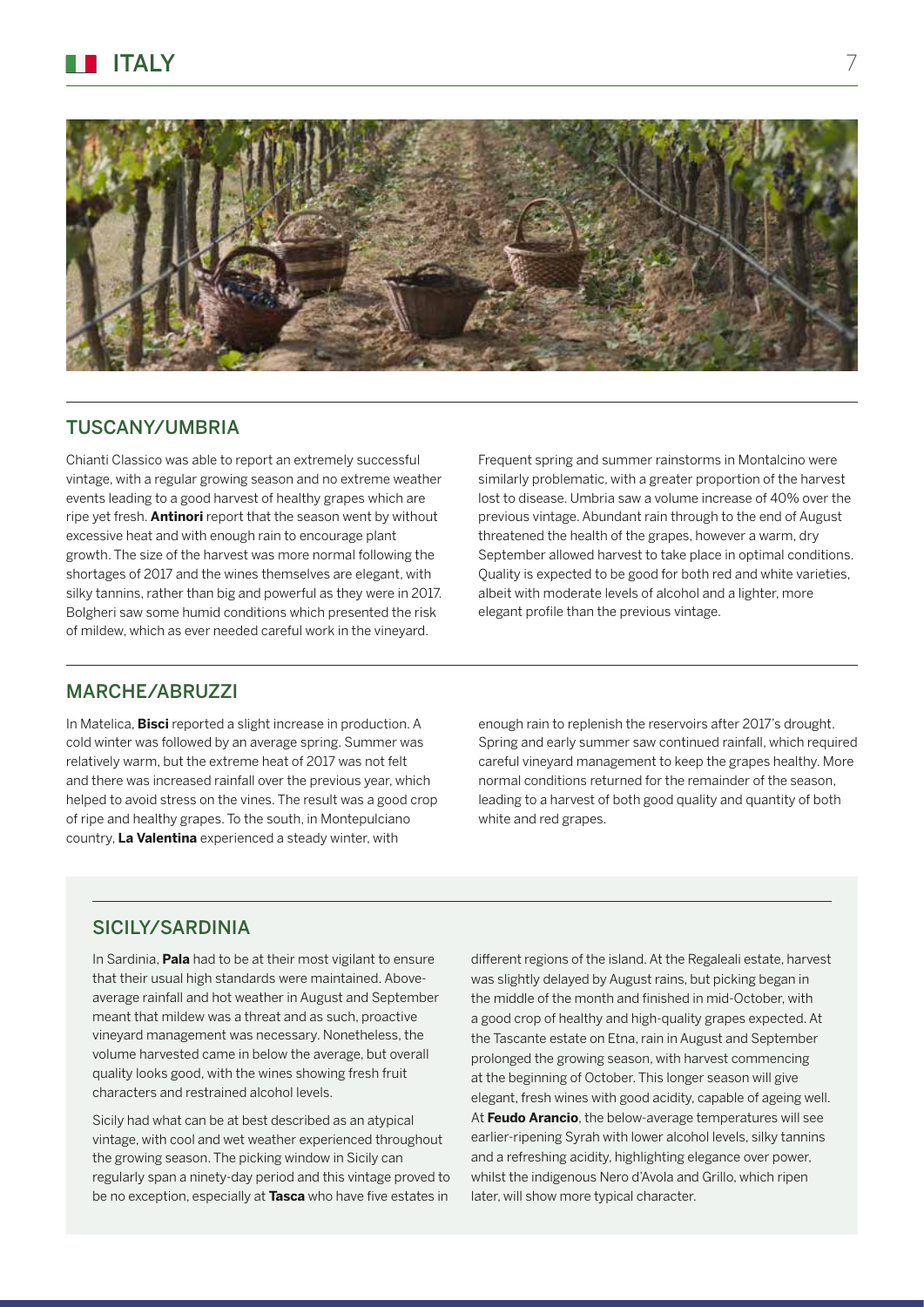

2018 was one of the coolest, wettest vintages on record in Spain and the total volume was in line with the long-term average, an increase of 34% on 2017's poor harvest and the largest harvest since 2014. It is likely that this sizeable harvest will bring bulk pricing down, but pricing will likely remain stable across DO and DOC level.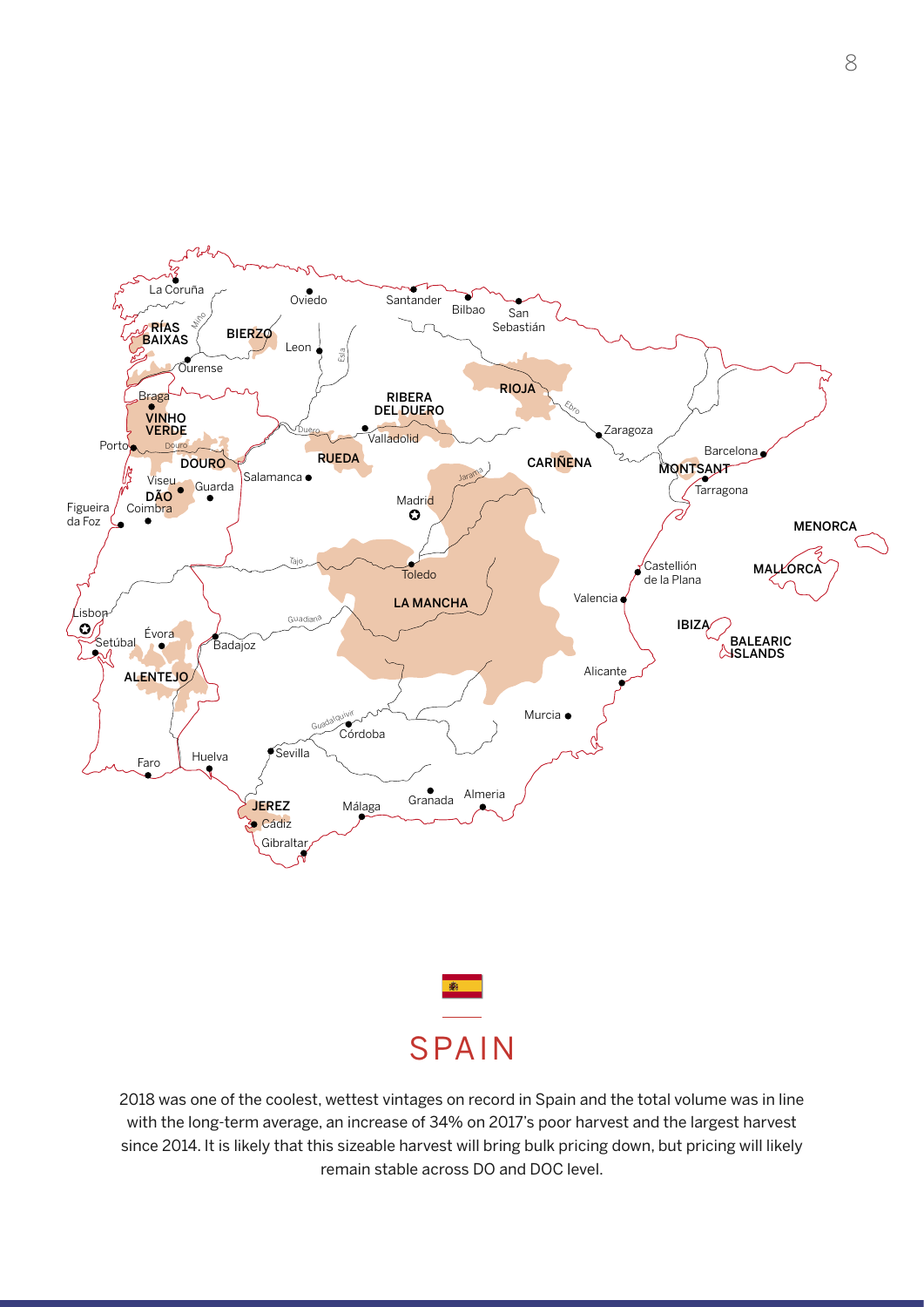

#### NORTHERN SPAIN

In the Rías Baixas, **Casal Caeiro** reported cold, wet weather throughout the beginning of the year and early spring, delaying the start of the growing season by around two weeks and also helping to replenish depleted water levels. The weather remained relatively cool throughout the early part of the summer but in August and September hot, sunny weather returned and growth in the vineyards accelerated, with harvest commencing on the 19th of September. A good crop of healthy grapes was returned and early analysis shows that the Albariño grapes have produced a must with good fruit concentration and balancing acidity.

#### RIOJA

Following the pressures of 2017, normality has returned to Rioja in 2018 with volumes up 30% over the previous vintage. Reports suggest that quality is very good in the most southerly Rioja Oriental, although rain has led to some reports of rot in Rioja Alta and Rioja Alavesa. The harvest was later than in recent years, partly due to cooler weather and also because recent harvests were earlier than normal.

At **Finca Valpiedra**, the favourable microclimate helped their grapes to ripen before the onset of the Autumn rains, ensuring that healthy fruit was brought in. Even temperatures throughout the season allowed for a good-sized harvest and quality looks good.

Overall, we can expect the wines from this vintage to be lower in alcohol and lighter than other recent vintages. In spite of the large harvest, it is worth noting that stocks are low following 2017's poor harvest, so pricing is likely to remain stable.

#### CASTILLA LA MANCHA

This region, the largest under vine in the world, normally relies on hot and dry conditions, however 2018 was much cooler and wetter than the norm. **Finca Antigua** certainly appreciated these conditions after five years of drought, although a freak hailstorm has impacted production somewhat. Nonetheless, quality is expected to be very good.

Overall volumes have increased markedly over 2017, but we can expect the wines from 2018 to be lower in alcohol, light and elegant in comparison to the previous vintage.

#### CASTILLA Y LEÓN

#### RUEDA

Good weather conditions prevailed in Rueda, with little rain and large temperature differences between day and night giving ripe grapes without losing acidity. 2018 saw this region record its largest ever harvest, and quality is good. The team at **Finca Montepedroso** are certainly optimistic following a warm, dry end to the summer which saw the grapes ripen perfectly to give "a wine of very good concentration and varietal expression charged with the characteristic complexity of Finca Montepedroso".

#### **BIERZO**

In spite of some late frosts, volume increased by 25% over the 2017 vintage and cooler, wetter weather should see more typical fresh and juicy wines produced in 2018 than in the previous vintage.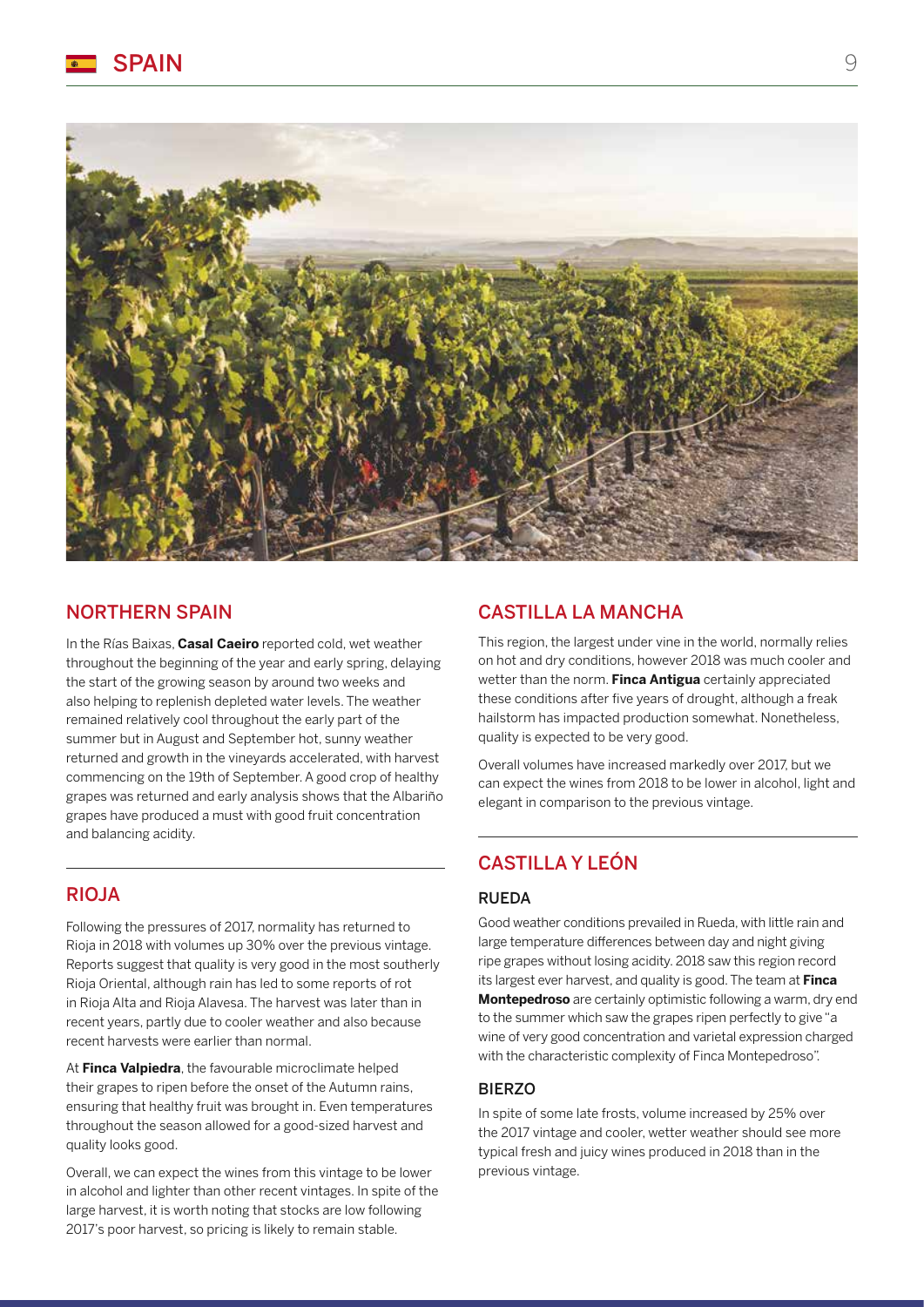

EUROPE

10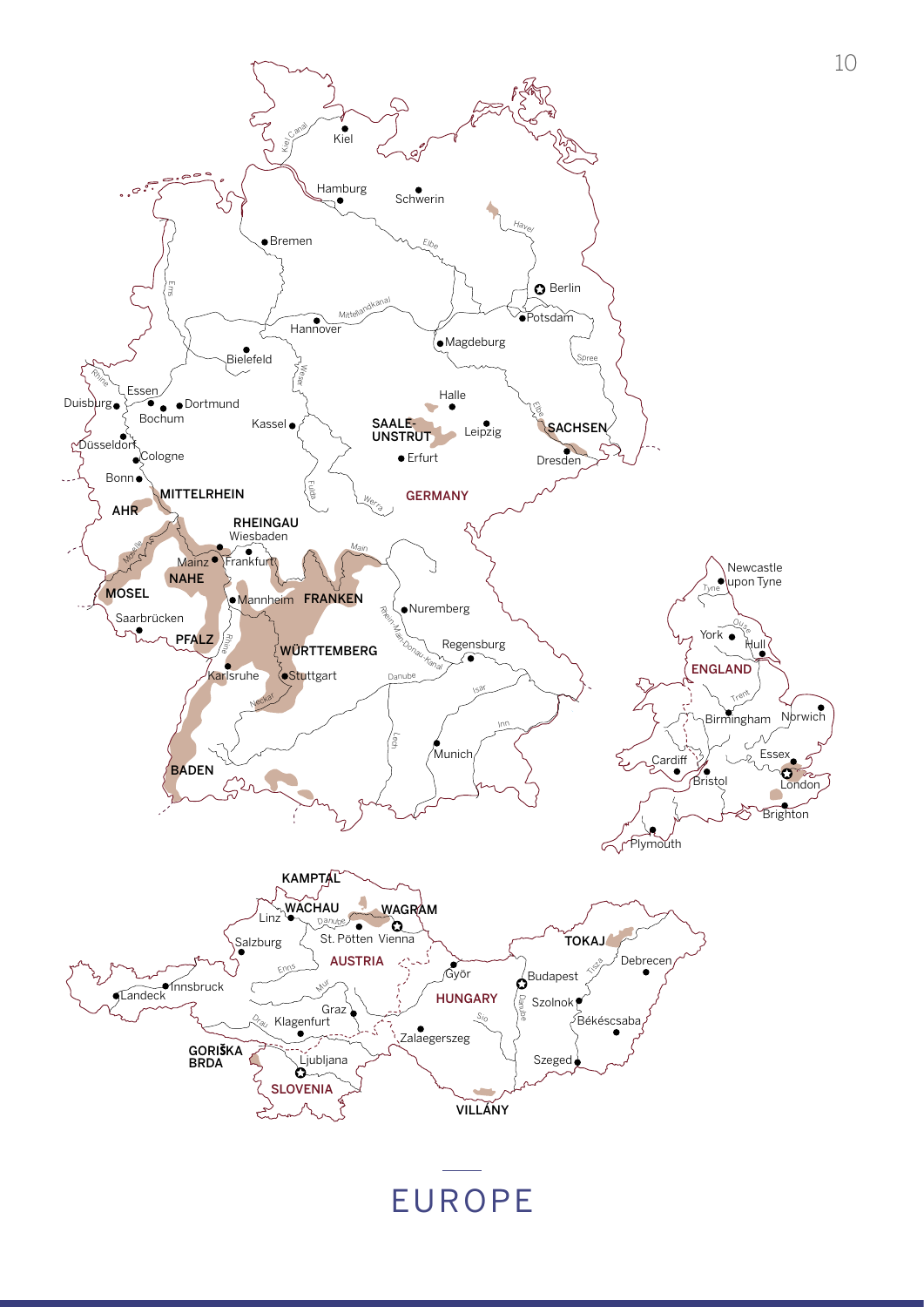

#### **ET GERMANY**

2018 is looking like a truly outstanding vintage for Germany, both in terms of quality and quantity, with volumes 23% above the ten-year average. Harvesting began on the 6th of August, the earliest start on record, thanks to the hot, dry weather throughout the summer, allowing growers to pick ripe and healthy grapes.

### **VOLUMES 23% ABOVE TEN-YEAR AVERAGE**

At first it was expected that yields could suffer due to the drought, but healthy volume increases were reported, particularly in the Mosel, which was up by 36% and in the Mittelrhein which was 64% up. Both reds and whites are expected to be rich and aromatic, with reds in particular benefitting from the warm weather.

#### SLOVENIA

After four years of relatively low production, 2018 is being described by **Quercus** as "excellent and bountiful", with an increase in production of 25% over the average. The region did not experience significant frosts or hail, and a sunny and warm September ensured that the grapes, especially red varieties, reached full ripeness. Their harvest commenced on the 23rd of August, significantly earlier than the previous year.

#### **SK**UK

England's hot, dry summer provided ideal conditions for grape growing, with none of the late frosts that caused so much damage in 2017. Across the country, vineyard owners reported good yields of high-quality grapes – Hugh Liddell at **Cottonworth** is particularly positive, saying:

"2018 was extraordinary. We saw high yields while maintaining the best of quality. The balance between acidity and sugar was perfect as well as the well-developed aroma profile for all three classic varieties. As Cottonworth is planted on chalk there were no signs of water stress and when it did rain it came at the right time. Never have I seen such a year; however, I hope we see many more in the future!"

#### AUSTRIA

The 2018 vintage in Austria was characterised by extended periods of heat and drought throughout the growing season, leading to the earliest harvest in decades. Warm weather began early in the year, with virtually no spring. Flowering took place between two and three weeks earlier than normal and the warm weather continued through the summer leading to the earliest harvest in decades, beginning in mid-August and reaching completion by early October. Arnold Holzer from **Zero-G** in Wagram highlighted the main challenge of the vintage was not ripeness or health, but correctly managing the vineyards through the extreme heat. In general terms we can expect the wines from this vintage to have higher alcohol levels and lower acidity than the norm, but volumes were not diminished by drought and overall quality is expected to be high.





# SMALLEST 20 YRS

Portugal experienced a difficult vintage in 2018, returning a 22% deficit in volume on 2017, giving the smallest harvest in the last twenty years. Reduction in yields was blamed on a heatwave in August and heavy rains that interrupted harvesting in October, as well as flash floods and storms in the Douro. All regions except Alentejo reported a fall in volume.